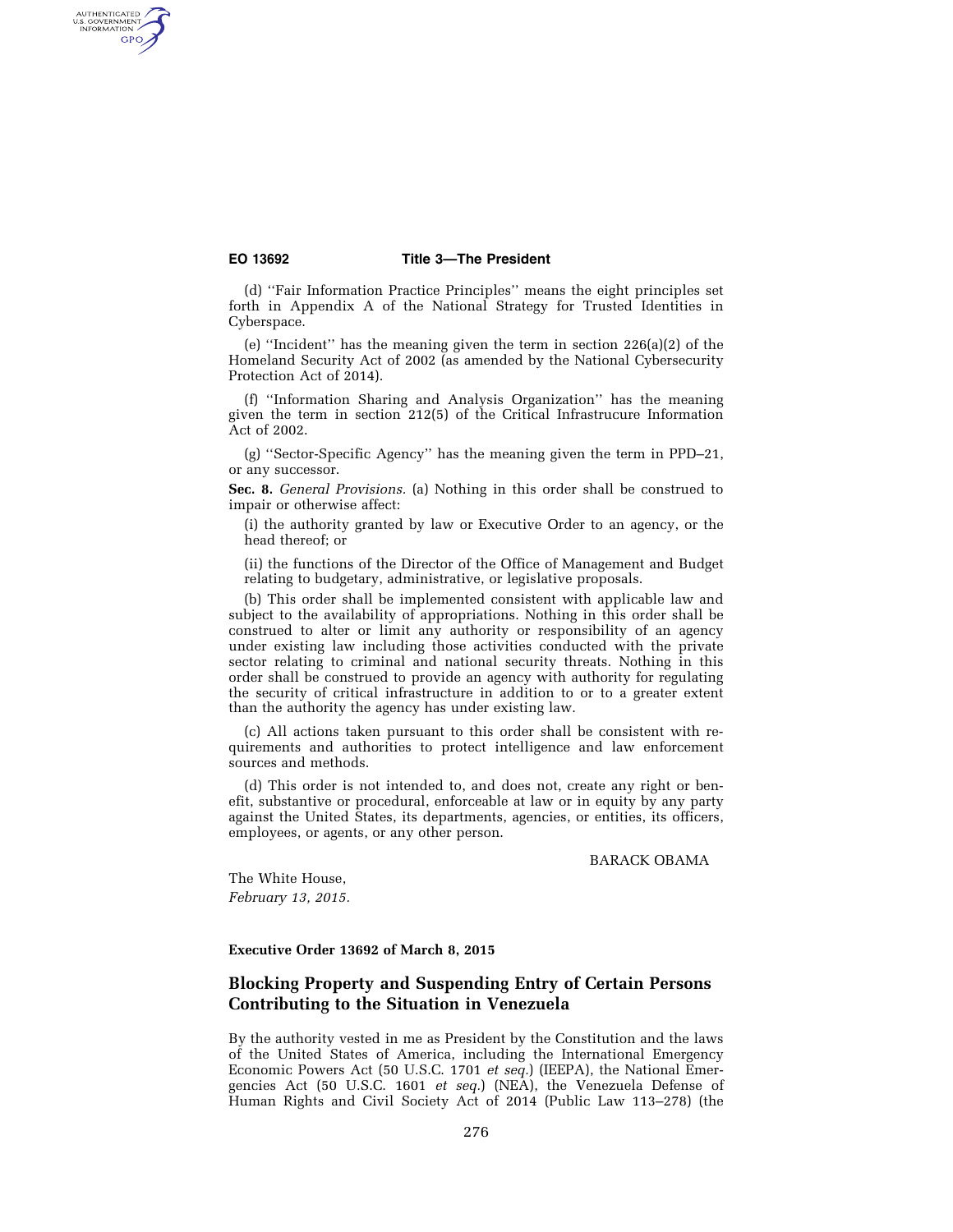### **Executive Orders EO 13692**

''Venezuela Defense of Human Rights Act'') (the ''Act''), section 212(f) of the Immigration and Nationality Act of 1952 (8 U.S.C. 1182(f)) (INA), and section 301 of title 3, United States Code,

I, BARACK OBAMA, President of the United States of America, find that the situation in Venezuela, including the Government of Venezuela's erosion of human rights guarantees, persecution of political opponents, curtailment of press freedoms, use of violence and human rights violations and abuses in response to antigovernment protests, and arbitrary arrest and detention of antigovernment protestors, as well as the exacerbating presence of significant public corruption, constitutes an unusual and extraordinary threat to the national security and foreign policy of the United States, and I hereby declare a national emergency to deal with that threat. I hereby order:

**Section 1.** (a) All property and interests in property that are in the United States, that hereafter come within the United States, or that are or hereafter come within the possession or control of any United States person of the following persons are blocked and may not be transferred, paid, exported, withdrawn, or otherwise dealt in:

(i) the persons listed in the Annex to this order; and

(ii) any person determined by the Secretary of the Treasury, in consultation with the Secretary of State:

(A) to be responsible for or complicit in, or responsible for ordering, controlling, or otherwise directing, or to have participated in, directly or indirectly, any of the following in or in relation to Venezuela:

(1) actions or policies that undermine democratic processes or institutions;

(2) significant acts of violence or conduct that constitutes a serious abuse or violation of human rights, including against persons involved in antigovernment protests in Venezuela in or since February 2014;

(3) actions that prohibit, limit, or penalize the exercise of freedom of expression or peaceful assembly; or

(4) public corruption by senior officials within the Government of Venezuela;

(B) to be a current or former leader of an entity that has, or whose members have, engaged in any activity described in subsection (a)(ii)(A) of this section or of an entity whose property and interests in property are blocked pursuant to this order;

(C) to be a current or former official of the Government of Venezuela;

(D) to have materially assisted, sponsored, or provided financial, material, or technological support for, or goods or services to or in support of:

(1) a person whose property and interests in property are blocked pursuant to this order; or

(2) an activity described in subsection (a)(ii)(A) of this section; or

(E) to be owned or controlled by, or to have acted or purported to act for or on behalf of, directly or indirectly, any person whose property and interests in property are blocked pursuant to this order.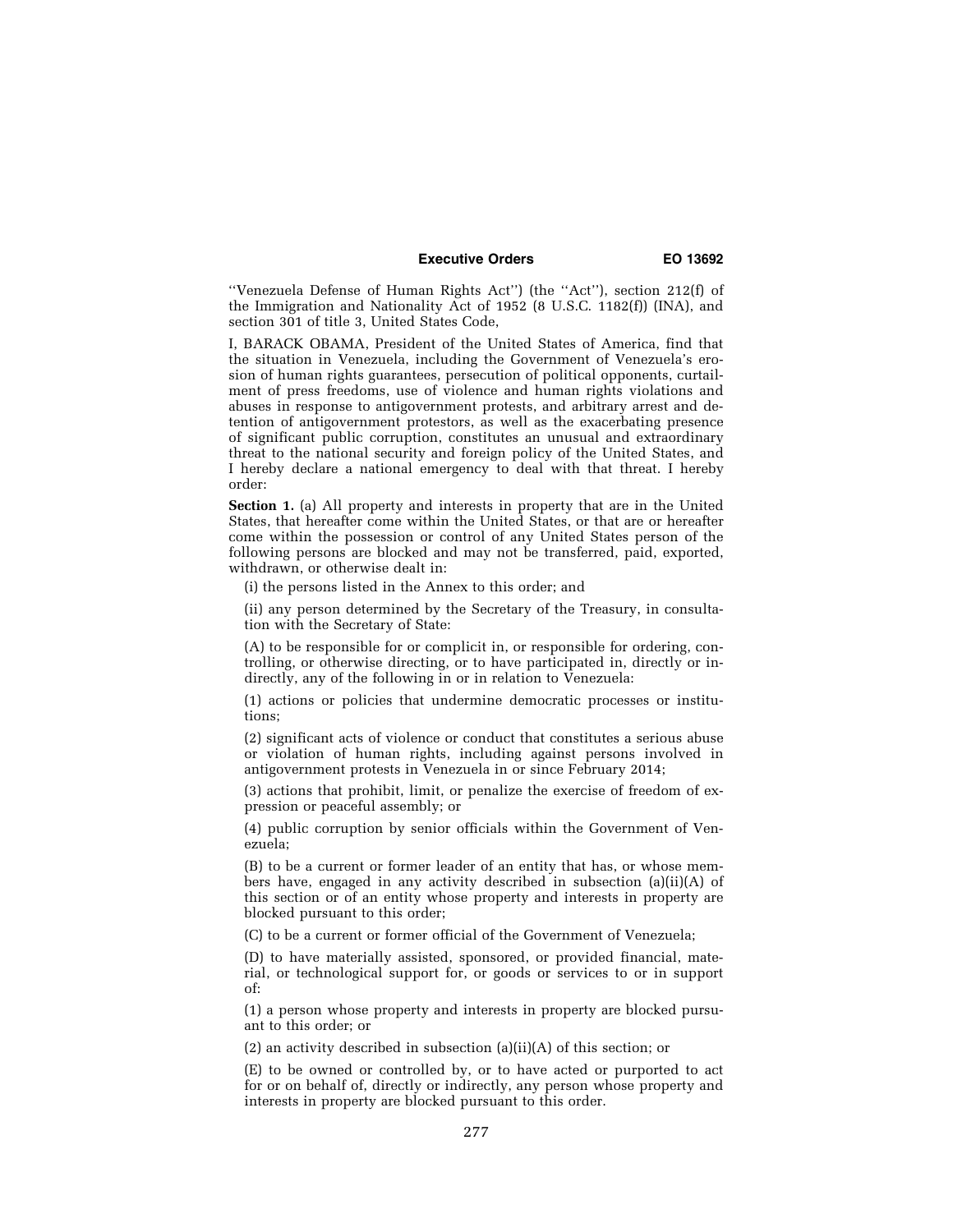### **EO 13692 Title 3—The President**

(b) The prohibitions in subsection (a) of this section apply except to the extent provided by statutes, or in regulations, orders, directives, or licenses that may be issued pursuant to this order, and notwithstanding any contract entered into or any license or permit granted prior to the effective date of this order.

**Sec. 2.** I hereby find that the unrestricted immigrant and nonimmigrant entry into the United States of aliens determined to meet one or more of the criteria in subsection 1(a) of this order would be detrimental to the interests of the United States, and I hereby suspend entry into the United States, as immigrants or nonimmigrants, of such persons, except where the Secretary of State determines that the person's entry is in the national interest of the United States. This section shall not apply to an alien if admitting the alien into the United States is necessary to permit the United States to comply with the Agreement Regarding the Headquarters of the United Nations, signed at Lake Success June 26, 1947, and entered into force November 21, 1947, or other applicable international obligations.

**Sec. 3.** I hereby determine that the making of donations of the type of articles specified in section 203(b)(2) of IEEPA (50 U.S.C. 1702(b)(2)) by, to, or for the benefit of any person whose property and interests in property are blocked pursuant to section 1 of this order would seriously impair my ability to deal with the national emergency declared in this order, and I hereby prohibit such donations as provided by section 1 of this order.

**Sec. 4.** The prohibitions in section 1 of this order include but are not limited to:

(a) the making of any contribution or provision of funds, goods, or services by, to, or for the benefit of any person whose property and interests in property are blocked pursuant to this order; and

(b) the receipt of any contribution or provision of funds, goods, or services from any such person.

**Sec. 5.** (a) Any transaction that evades or avoids, has the purpose of evading or avoiding, causes a violation of, or attempts to violate any of the prohibitions set forth in this order is prohibited.

(b) Any conspiracy formed to violate any of the prohibitions set forth in this order is prohibited.

**Sec. 6.** For the purposes of this order:

(a) the term ''person'' means an individual or entity;

(b) the term ''entity'' means a partnership, association, trust, joint venture, corporation, group, subgroup, or other organization;

(c) the term ''United States person'' means any United States citizen, permanent resident alien, entity organized under the laws of the United States or any jurisdiction within the United States (including foreign branches), or any person in the United States;

(d) the term ''Government of Venezuela'' means the Government of Venezuela, any political subdivision, agency, or instrumentality thereof, including the Central Bank of Venezuela, and any person owned or controlled by, or acting for or on behalf of, the Government of Venezuela.

**Sec. 7.** For those persons whose property and interests in property are blocked pursuant to this order who might have a constitutional presence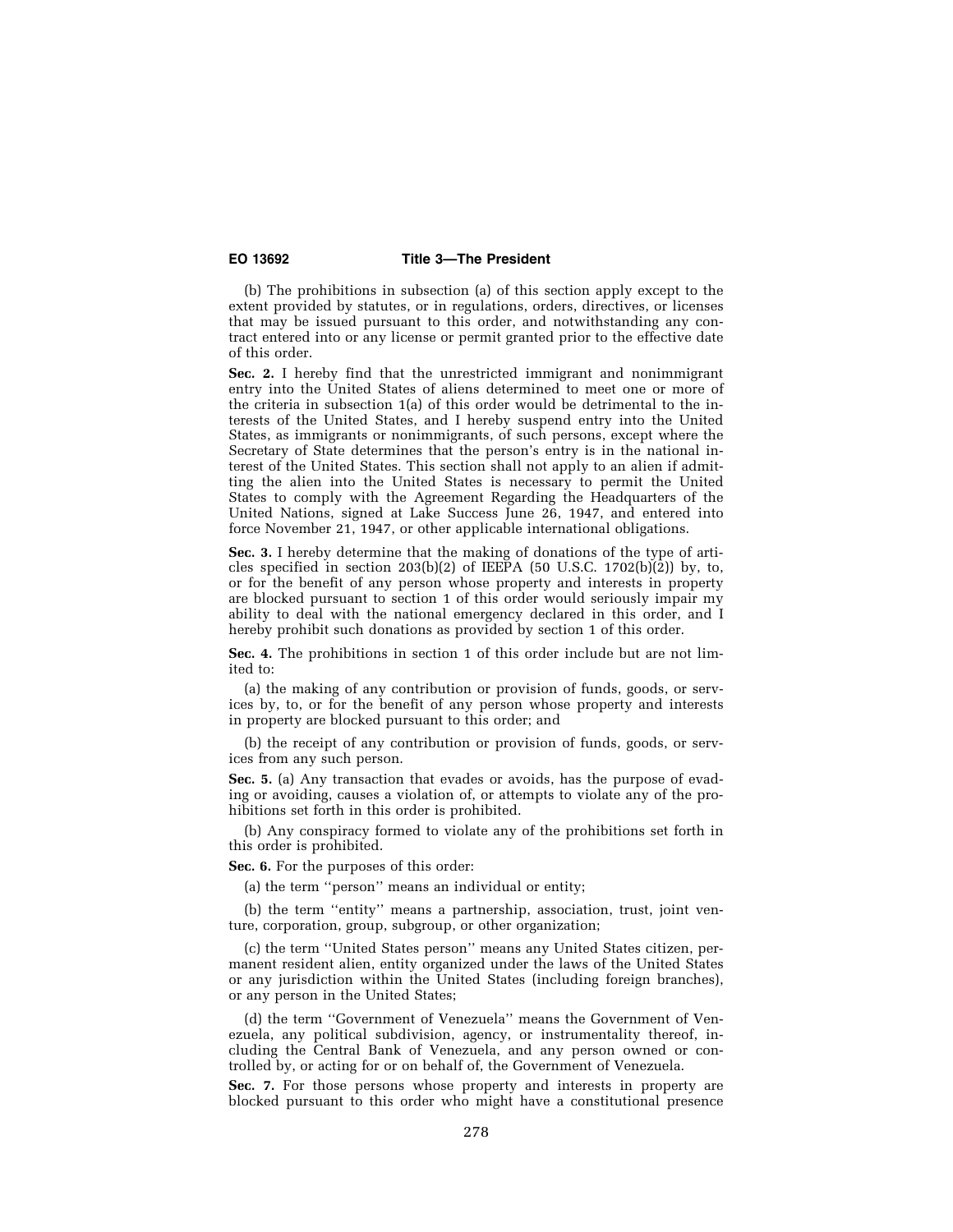### **Executive Orders EO 13692**

in the United States, I find that because of the ability to transfer funds or other assets instantaneously, prior notice to such persons of measures to be taken pursuant to this order would render those measures ineffectual. I therefore determine that for these measures to be effective in addressing the national emergency declared in this order, there need be no prior notice of a listing or determination made pursuant to section 1 of this order.

**Sec. 8.** The Secretary of the Treasury, in consultation with the Secretary of State, is hereby authorized to take such actions, including the promulgation of rules and regulations, and to employ all powers granted to the President by IEEPA and section 5 of the Venezuela Defense of Human Rights Act, other than the authorities contained in sections  $5(b)(1)(B)$  and  $5(c)$  of that Act, as may be necessary to carry out the purposes of this order, with the exception of section 2 of this order, and the relevant provisions of section 5 of that Act. The Secretary of the Treasury may redelegate any of these functions to other officers and agencies of the United States Government consistent with applicable law. All agencies of the United States Government are hereby directed to take all appropriate measures within their authority to carry out the provisions of this order.

**Sec. 9.** The Secretary of State is hereby authorized to take such actions, including the promulgation of rules and regulations, and to employ all powers granted to the President by IEEPA, the INA, and section 5 of the Venezuela Defense of Human Rights Act, including the authorities set forth in sections  $5(b)(1)(B)$ ,  $5(c)$ , and  $5(d)$  of that Act, as may be necessary to carry out section 2 of this order and the relevant provisions of section 5 of that Act. The Secretary of State may redelegate any of these functions to other officers and agencies of the United States Government consistent with applicable law.

**Sec. 10.** The Secretary of the Treasury, in consultation with the Secretary of State, is hereby authorized to determine that circumstances no longer warrant the blocking of the property and interests in property of a person listed in the Annex to this order, and to take necessary action to give effect to that determination.

**Sec. 11.** The Secretary of the Treasury, in consultation with the Secretary of State, is hereby authorized to submit the recurring and final reports to the Congress on the national emergency declared in this order, consistent with section 401 $(c)$  of the NEA (50 U.S.C. 1641 $(c)$ ) and section 204 $(c)$  of IEEPA (50 U.S.C. 1703(c)).

**Sec. 12.** This order is not intended to, and does not, create any right or benefit, substantive or procedural, enforceable at law or in equity by any party against the United States, its departments, agencies, or entities, its officers, employees, or agents, or any other person.

**Sec. 13.** This order is effective at 12:01 a.m. eastern daylight time on March 9, 2015.

BARACK OBAMA

The White House, *March 8, 2015.*